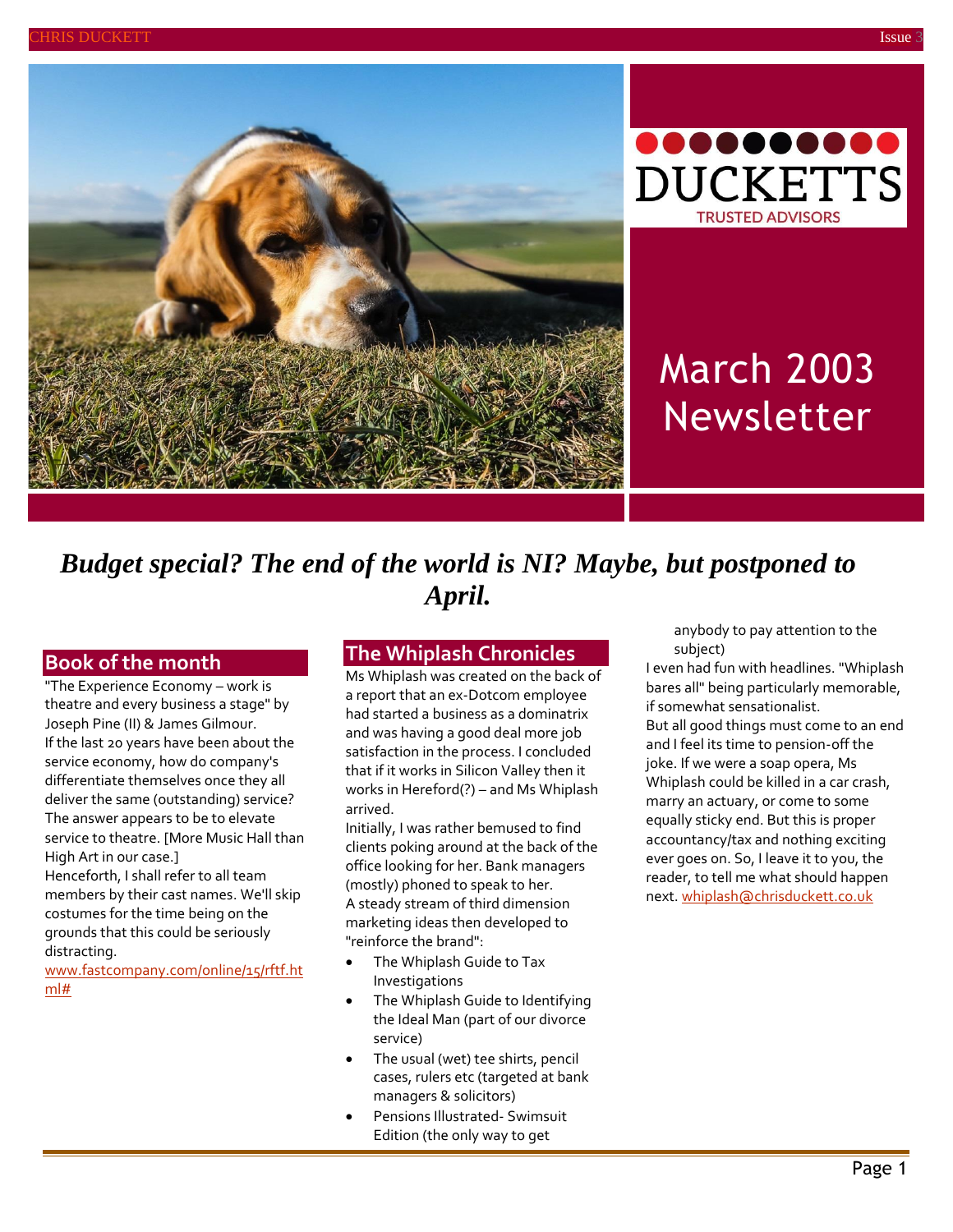

#### **Publicity machine**

You may have noticed that, thanks to The Boy Scout's efforts, we got onto the Business Page in the Hereford Times 3 weeks in a row. Well, the name didn't actually appear on the third occasion, but I know it was us. The Boy Scout is therefore something of an expert on writing Press Releases and is keen to assist clients who would like access to the Hereford Times. Don't forget that the sure-fire way to get into the HT is to actually pay for an advert. [boyscout@chrisduckett.co.uk](mailto:boyscout@chrisduckett.co.uk)

#### **Money laundering**

As if the banks aren't already making enough fuss about money laundering, new legislation due in the summer is expected to make all cash transactions in excess of £10,000 reportable offences. Petty cash controls in the office (The Traffic Warden?) are designed to make all cash transactions in excess of £100 impossible, so I don't foresee a problem. **Revenue threatens from cyberspace**

Before her untimely demise, Ms Whiplash was getting quite excited about the Revenue's extended website. I understand that it now gives huge amounts of detail about exactly how they can make your life a misery and which fines, penalties and rates of interest you are likely to experience. For the bold/reckless only [www.inlandrevenue.gov.uk](http://www.inlandrevenue.gov.uk/) featured areas- compliance.



#### **Car size**

Popular (female) mythology has long since established a link between the size of a man's car and his stature. The psychoanalysts have now proved the case. [Beware Mercedes drivers – power obsessed] Apparently, the act of driving involves a high degree of sensory coordination – frequently a flow experience. Driving very quickly on an empty road (when you don't particularly want to get anywhere) is one of the few liberating experiences still available. Hence the emasculating effect of speed cameras.

Cars also bring out male autistic tendencies. That's why car models are identified by numbers. Why else would the sequence 911 (US readers please bear with me) conjure up visions of awesome power and a twitchy back end?

It used to be that safe sex was not leaving your phone number. Now its dreaming about a company car with the performance (and looks?) of a Ferrari, that runs on LPG with the tax cost of a tandem powered by Ukrainian. Who says man can't change?



#### **Marketing in colour**

There are also supposedly five Ps in marketing: product, pricing, promotion, positioning, publicity, packaging, pass along and permission (don't tell me). Given that all businesses are capable of reading the same books on marketing, surely this means that they will all come to the same answer? Hence the need for the sixth P – the Purple Cow – the one that stands out from the herd.  $5$  (really) ways to raise a purple cow:

- Differentiate your customers. Cater to those that you would chose if you could pick your customers.
- Get into the habit of doing the unsafe thing every time you have the opportunity. What works?
- Think small. Think of the smallest conceivable market and then overwhelm it.
- Find things that are "just not done" in your industry and then do them anyway.
- What could you do for the top 20% of customers that really love you?

[www.fastcompany.com/online/67/purpl](http://www.fastcompany.com/) [ecow.html](http://www.fastcompany.com/)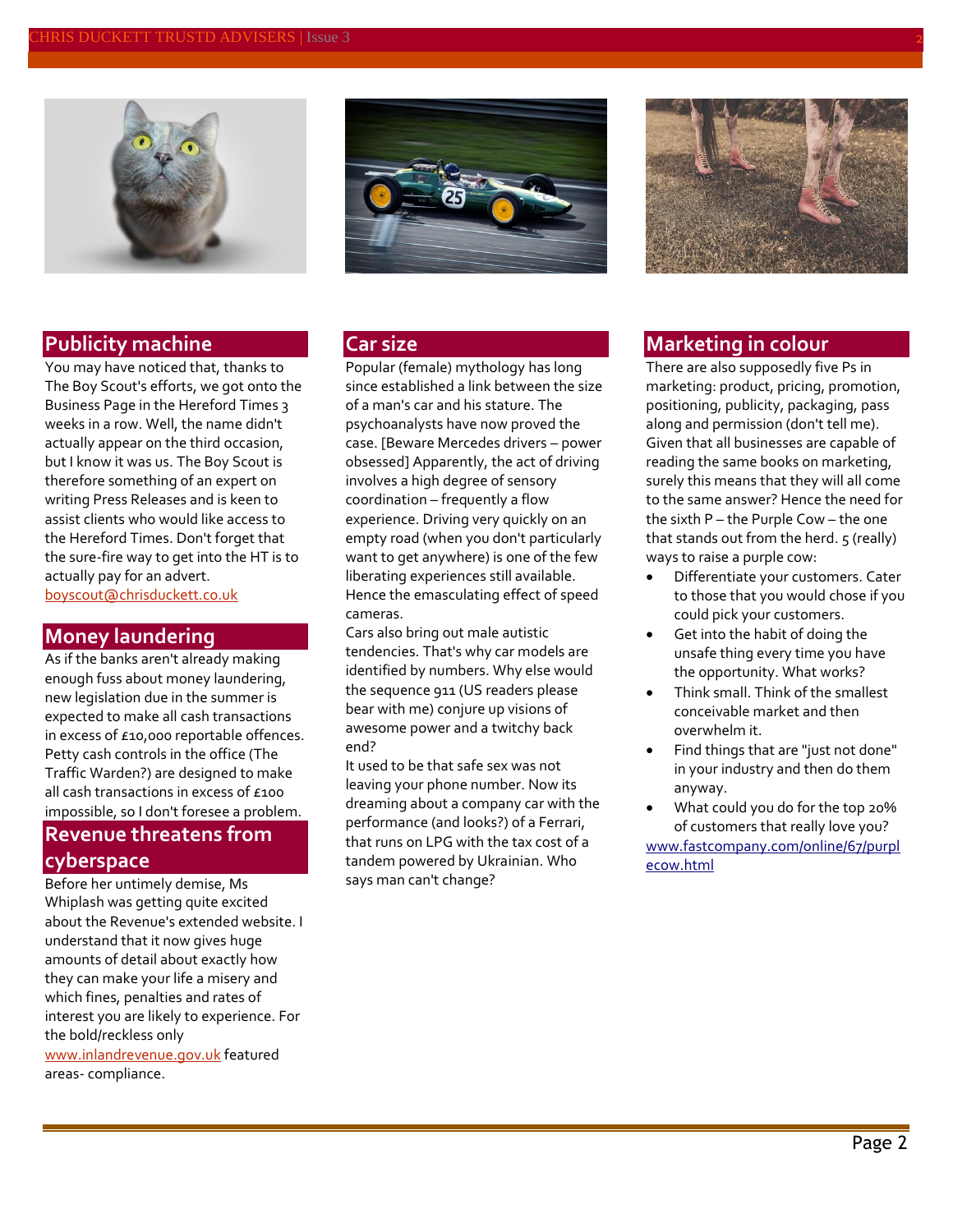## **Reasons to be cheerful, Part 2**

The economists have noticed that rich people tend to be more happy than poor ones (at least statistically). Studies on the effects of cash windfalls indicate that it would take about £1m to convert a really miserable person into an outstandingly happy one. Money aside, the following factors are essential for happiness:

- invest in good health
- find a spouse (cohabitees are not as effective)
- keep your job
- don't commute too far

 maintain an active circle of friends Did it really take an economist to figure this out?

#### **Red tape**

It doesn't get much drier than this. Thou shalt keep your Employer's Liability certificates for 40 years. And, of course, there is a business opportunity in doing this for other people. But it doesn't set my pulse racing.

#### **Babylon's burning**

As the Stock Market continues to rest, new ways to lose money are being invented all the time. Allegedly, there is a solid trade in (mint condition) punk records. I reckon the office must have a fair selection of such records. [It's an age thing] Maybe we could even have a "punk" dress down day. The thought of The Bully Broads with orange mohicans might bring our professional standards into question? Are these the same heavenly bodies as above?

#### **Super teams – the 5 Ps**

Assuming you have assembled your team, what next? The team can only work if you've got the 5 Ps right:

- Product are we doing the right thing for our customers? (Should we get new customers?)
- People are the right people on the bus?
- Principles is the strategy correct?
- Performance/profitability what do we need to achieve? Will we know when we've achieved it?
- Professional standards can we do the above and maintain our professional standards?

#### **Cluetrain**

Whilst the internet may be keeping a fairly low profile these days, it certainly hasn't gone away. Just before the collapse, a group of genuine enthusiasts produced a damning indictment of why big business had got the internet hopelessly wrong – The Cluetrain Manifesto. The point is that the internet allows people to communicate and interact in a manner totally alien to the mass media of the last 50 years. Vent your spleen:

"And the first bit of news is that this isn't about us and them. It's about us. Them don't exist. Not really. Corporations are legal fictions, willing suspensions of disbelief. Pry the roof off any company and what do you find inside? The Cracker Jack prize is ourselves, just ordinary people. We come in all flavors: funny, cantankerous, neurotic, compassionate, avaricious, generous, scheming, lackadaisical, brilliant, and a million other things. It's true that the higher up the food chain you go, the more likely you are to encounter the arrogant and self-deluded, but even top management types are mostly harmless when you get to know them. Given lots of love, some even make good pets." [www.cluetrain.com](http://www.cluetrain.com/)

If you like this type of thing, try [www.rageboy.com/index2.html](http://www.rageboy.com/index2.html)



### **Situational leadership**

One of the interesting ideas to come out of the "Leading teams" day was the concept of situational leadership. This works on the basis that there are 4 different styles of management:

- $\bullet$  telling do it this way
- $\bullet$  selling this is the way to do it
- consulting what shall we do
- delegating do what you like

Everybody on the course turned out to follow the "sell" style, but this may be due to the way the questions were asked. In practice, you have to give people as much responsibility as you think they can handle – and then hope for the best.

Example of a question:

"You stepped into an efficiently run organisation. The previous administrator tightly controlled the situation. You want to maintain a productive situation, but would like to begin humanising the environment. What would you do?" Other than look for another job.

#### **Read the notes**

My daughter (18 with a 2 new pairs of shoes a week habit) is convinced that only sad gits read (business) books. She would be truly appalled to learn that I even read the notes and references at the end. But look what I found at the back of the Entertainment Economy book:

"Life is a (sales) pitch, and then you buy"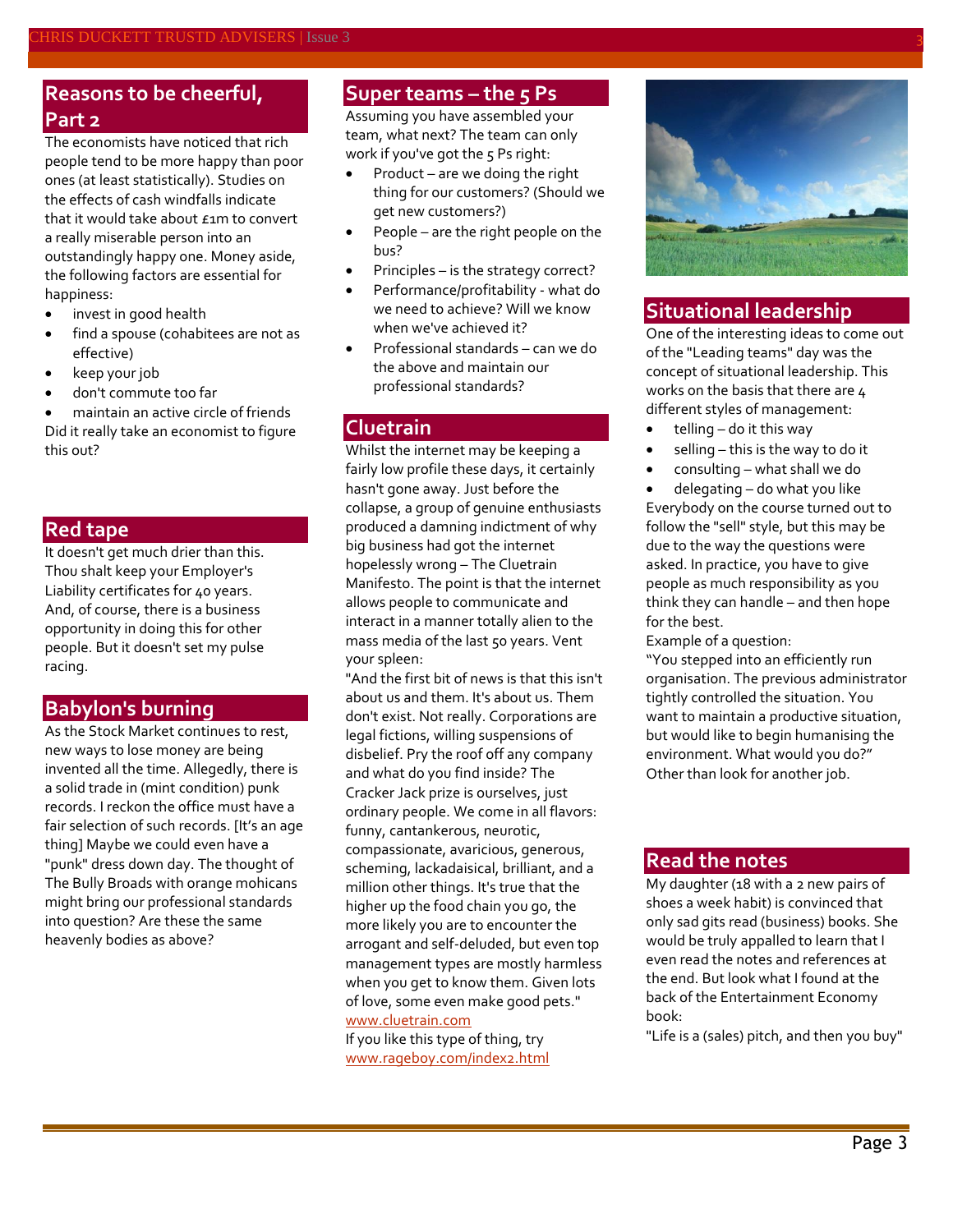#### **More repeats than the BBC**

One of the more avid readers (really) of the newsletter (and, worse still, a solicitor) recently accused me of using the same material over and over again. I hope he pays as much attention to his conveyancing. Unfortunately, there are not that many new ideas in business, but if the theory is unchanged, the stories still abound. I therefore make no apologies for giving the following concept a rerun.

#### The Fly Wheel and the Doom Loop

The Fly Wheel is Jim Collins' analogy for the observation that stunningly successful companies just keep on doing the right things (pushing the Fly Wheel), often for many years, until momentum builds and breakthrough is achieved. To the outside world, the company appears to have come from nowhere. To those on the inside, the question is "why did it take so long?". Interestingly, this is usually achieved without worrying about business school concepts such as "alignment with the vision". People like to be successful [winners are grinners in Australian] and are quite capable of getting behind a business that works without having it endlessly spelt out to them.

So, the text book example (from the US again) is Circuit City, which the CEO, Alan Wurtzel, had inherited from his father in 1973 in a state of virtual bankruptcy. First, Wurtzel rebuilt his executive team and confronted the brutal facts. The following year, still struggling with a huge burden of debt, the company started to experiment with a warehouse style of retailing. By 1976, the company was selling consumer electronics using this style and the first

"Circuit City" store appeared in 1977. The whole business was converted to this approach by 1982. From 1982 (the breakthrough point) to 1999, the company generated returns to shareholders 22 times better than the market, beating the likes of Wal-Mart and Coca Cola. Clearly, the company had been pushing the Fly Wheel from 1973 to 1982, but nobody took any notice. It seems that business (like life) is mostly a test of stamina.

Naturally, the Doom Loop is the effect you get if you leap from one idea to the next, looking for "the killer application" and never building momentum in any direction.

#### **Situational leadership**

One of the interesting ideas to come out of the "Leading teams" day was the concept of situational leadership. This works on the basis that there are 4 different styles of management:

- telling do it this way
- selling this is the way to do it
- consulting what shall we do

 delegating – do what you like Everybody on the course turned out to follow the "sell" style, but this may be due to the way the questions were asked. In practice, you have to give people as much responsibility as you think they can handle – and then hope for the best.

Example of a question:

"You stepped into an efficiently run organisation. The previous administrator tightly controlled the situation. You want to maintain a productive situation, but would like to begin humanising the environment. What would you do?" Other than look for another job.

#### **The Question**

Things must be serious if US journalists are beginning to question the meaning of life. Or, more accurately, "What should I do with my life". The Dotcom bubble generated 4 beliefs that simply don't hold up anymore:

- Money funds dreams if you put your dream on hold while you make enough money to be able to afford it, the dream has gone by the time you get to it. The act of making money changes people.
- Intelligence can answer the Question – it can't. You have to try different things.
- Place doesn't define you respect and status are local. They don't go with you if you move. If you're successful at the wrong thing, the mix of praise and opportunity can lock you in forever.
- Attitude isn't the biggest obstacle keeping your options open indefinitely means that you never actually do anything.

[www.fastcompany.com/online/66/mylif](http://www.fastcompany.com/online/66/mylife.html) [e.html](http://www.fastcompany.com/online/66/mylife.html)

I think the Newsletter got here first. Remember "Divorce your wife, sell your kids, follow your dreams"?

#### **Disclaimer**

We've had a request, but we're going to play on anyway.